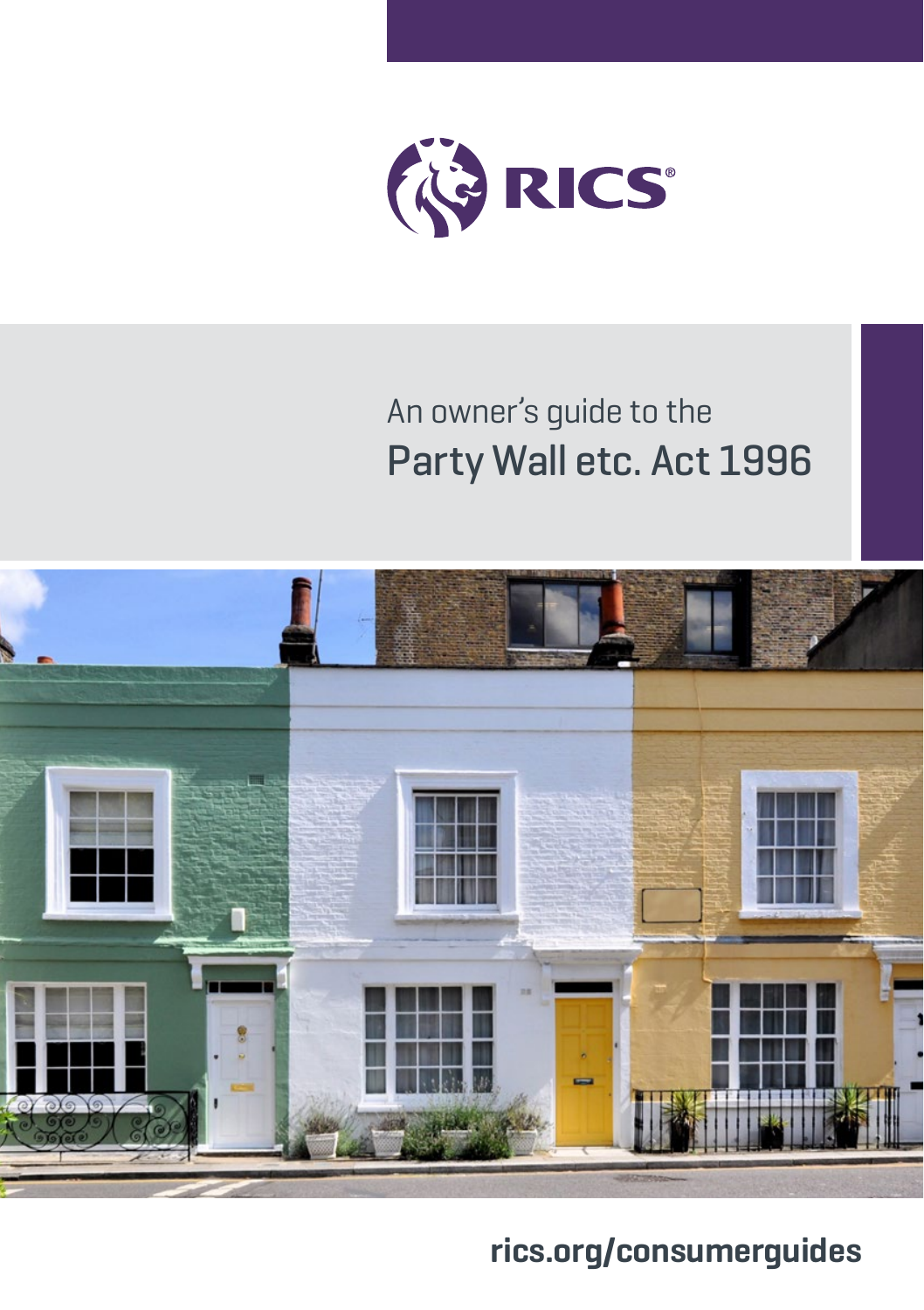# Contents

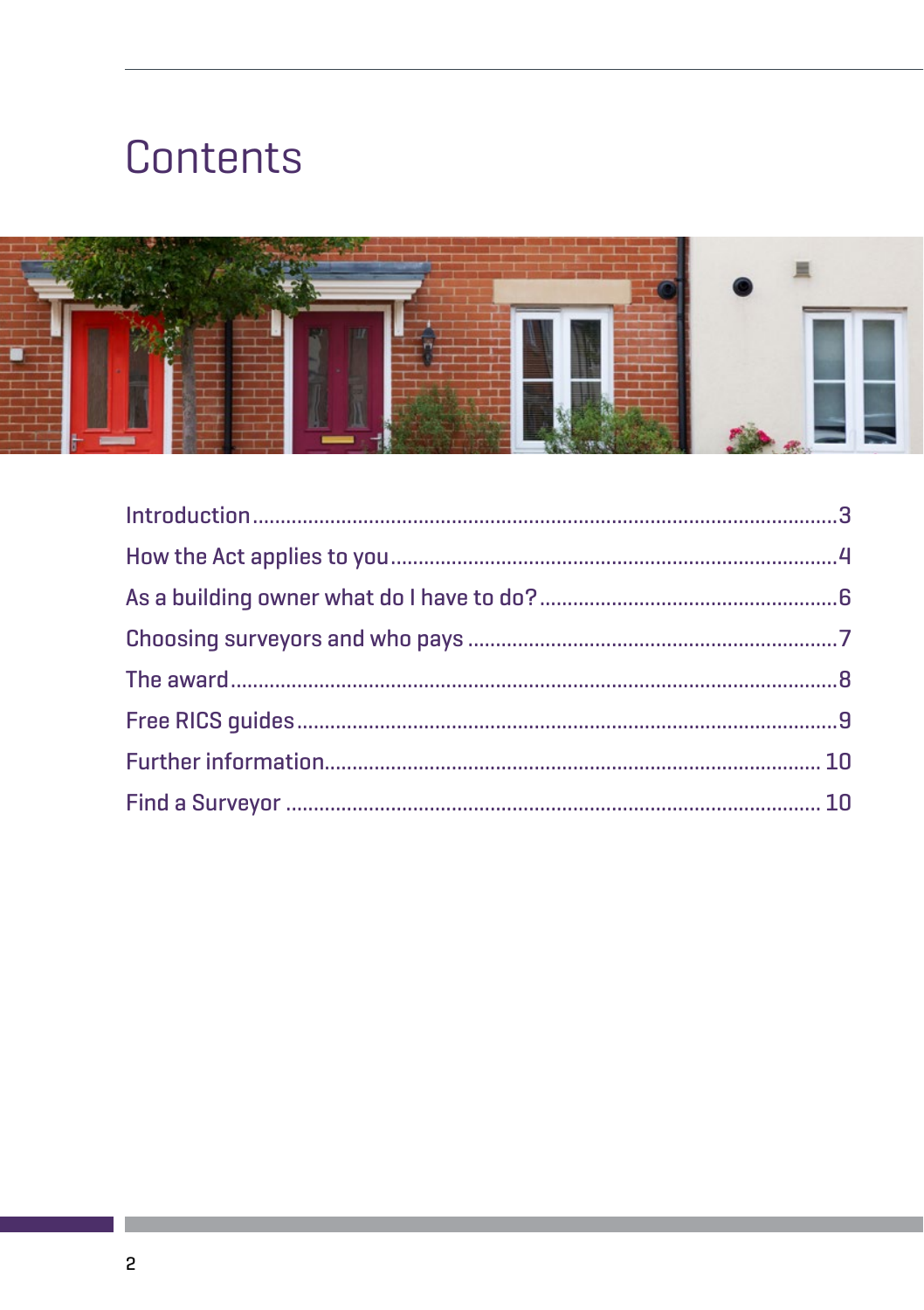# Introduction



The Party Wall etc. Act 1996 ("the Act") relates to works of construction on or at boundaries, works of excavation, and excavation for and construction of foundations within certain distances of adjacent structures.

The government issues a more detailed 'Explanatory Booklet' about the Act which is available free of charge online at: **www.gov.uk/government/publications/ party-wall-act-1996-guidance**

Party wall legislation applies only to England and Wales and does not exist in Scotland and Northern Ireland.

The Act requires property owners in England and Wales to follow a specific procedure when undertaking building work which involves a party wall or a party fence wall (a garden wall which straddles the boundary), certain excavations and foundation constructions close to neighbouring buildings, and new walls at boundaries.

The Act permits owners to carry out certain specific works, including work to the full thickness of a party wall, whilst at the same time protecting the interests of anyone who might be affected by that work.

The Act is designed to: -

- **•** Enable owners to carry out works whilst protecting adjoining owner's rights and avoiding unnecessary inconvenience
- **•** Avoid or minimise serious disputes by making sure property owners notify their neighbours in advance of certain proposed works.

The Act requires that, where the adjoining owner does not agree in writing to the works, a surveyor or surveyors will determine the time and manner in which those works can be carried out.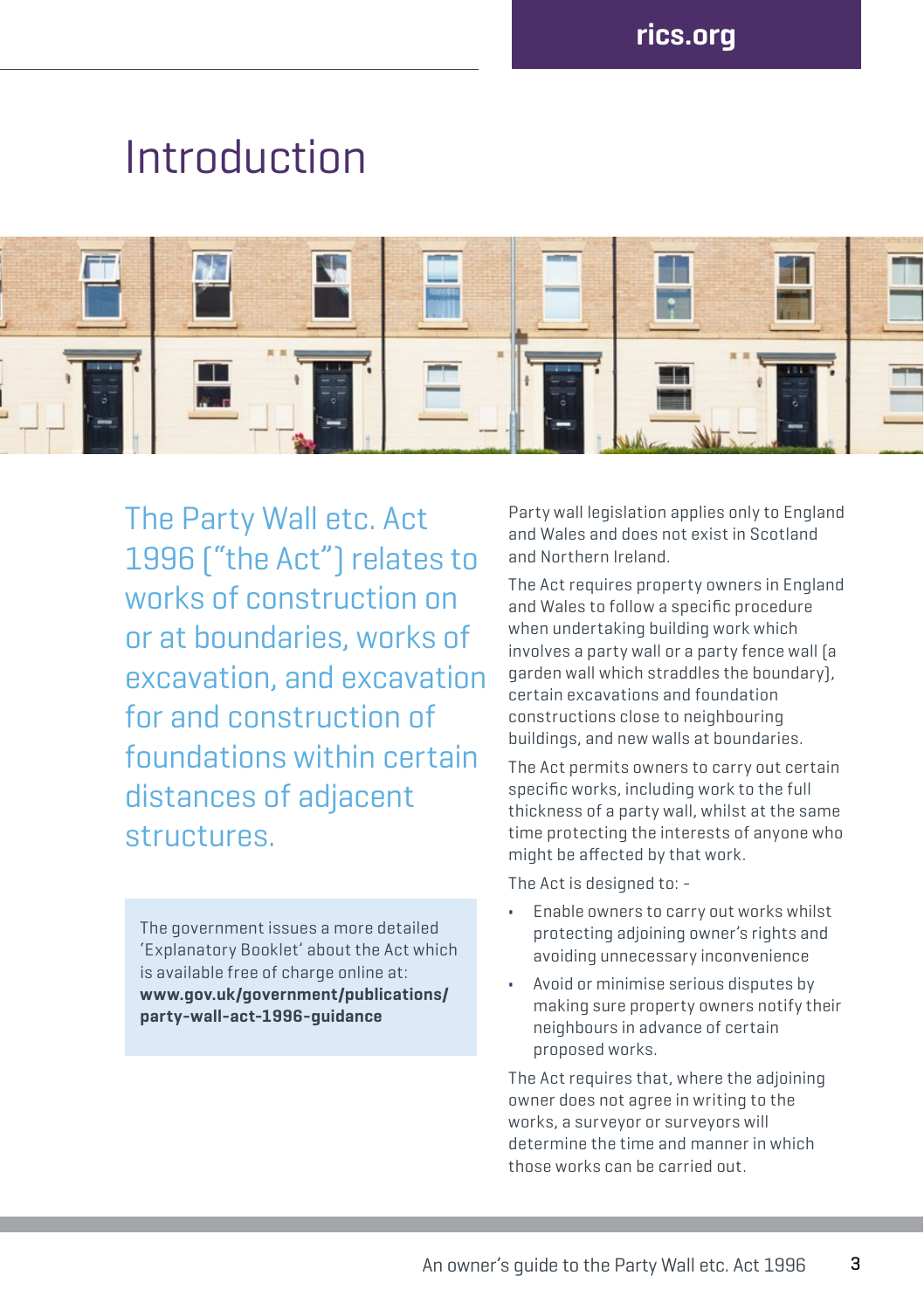# How the Act applies to you



## a) As the building owner

If you intend to carry out works to your property, you may fall into the category of a 'building owner' as defined by the Act. A building owner is under a statutory duty to give written notice to his neighbours of certain works.

The works that require a notice are described in various sections of the Act and include: -

- **•** cutting into a party wall (for instance to take the bearing of a beam for a new loft conversion)
- **•** inserting a damp proof course, even if only to your own side of a party wall
- **•** raising a party wall and, if necessary, cutting off any projections that are in the way
- **•** demolishing and rebuilding a party wall to a greater height and thickness
- **•** underpinning and/or raising, of party structures or walls adjacent to a party walls
- **•** making good poorly maintained or defective party structures
- **•** weathering the junction between independent but adjacent walls or buildings
- **•** excavating foundations or below ground structures within three metres of a neighbour's structure and deeper than its foundations
- **•** excavating foundations or below ground structures within six metres of a neighbour's structure and below a line drawn downwards at 45° from the bottom of its foundations
- **•** Building a new wall on or up to the line of junction (the boundary) between two properties.

Party walls usually separate buildings belonging to different owners but could include garden walls built astride a boundary (when they are known as party fence walls).

It is advisable when considering any work within proximity of a neighbour to obtain advice from a suitably qualified surveyor as to whether there is any requirement to serve notice under the Party Wall Act.

A failure to serve required notices may result in legal proceedings against you.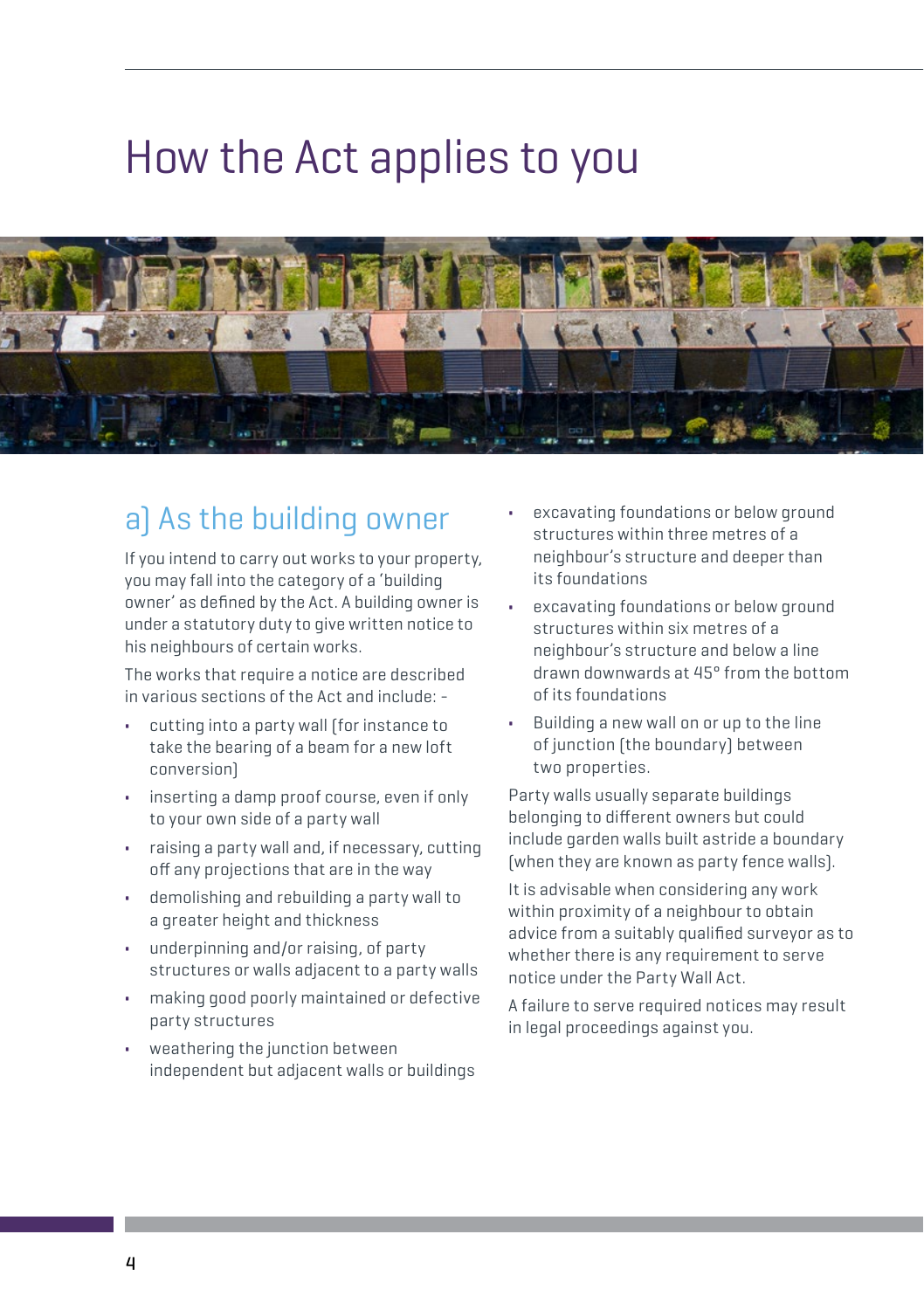

### b) As the adjoining owner or occupier

An adjoining owner is, in general terms, a freeholder, or a tenant with a lease of more than a year, or a person entitled to receive the rents, of land, buildings, storeys or rooms adjoining those of the building owner. An adjoining owner is entitled to notice of adjacent works (see above).

Adjoining occupiers who are not adjoining owners (e.g. occupiers with tenancies of a year or less) are not entitled to notice. However, they still have limited rights under the Act, such as the right to compensation should loss be suffered.

Notice issued to an adjacent owner should inform of the works and may be accompanied by drawings.

You have certain options when you receive such a notice. For instance, you may be quite agreeable to the works and therefore are happy to consent to allow the works to continue, alternatively you may be uncomfortable making such a decision and seek the advice of a suitably qualified surveyor. A surveyor should be able to guide you as to whether to consent to the proposed works or to withhold consent (often referred to as a dissent) in order that a surveyor can give the proposals further consideration.

In the event that you do not consent, you will be required to appoint a surveyor. You may agree to appoint the same surveyor as your neighbour or you may choose a surveyor of your own choosing. In general, a building owner will be required to pay the costs of an adjoining owner's surveyor, but there are exceptions (see below).

A surveyor appointed under the Act is under a duty to act impartially regardless of who appointed them. Therefore, selecting the same surveyor as your neighbour is often considered a neighbourly thing to do as this helps to reduce the costs of the neighbour (see later section regarding the surveyors' role). On the other hand, a surveyor, once appointed, cannot be removed by the appointing owner, and so care should be taken to appoint someone suitable.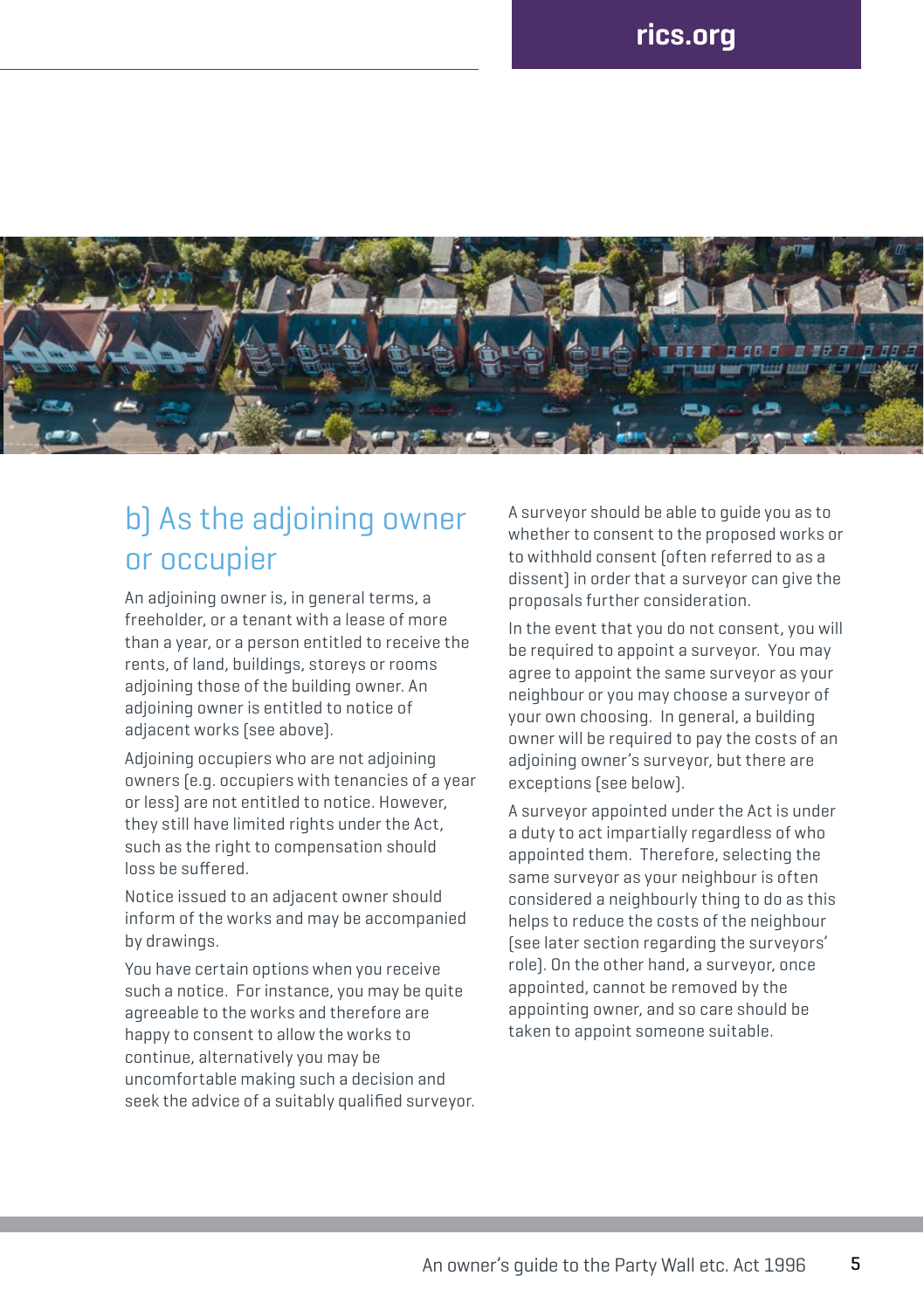# As a building owner what do I have to do?

You must give written notice to your neighbours of works described within the Act. This notice must be provided either one month or two months before starting work depending on the nature of the works. It is, of course, usually advisable to provide this notice even earlier if possible.

Where there is more than one owner of the neighbouring property, or more than one adjoining property, you must notify all of the various owners. That includes leaseholders with an interest of over a year. It is not necessary to serve notices on mortgage lenders.

If you are proposing work to a party wall, a ceiling or floor shared with a separately owned part of the same building, such as another flat, you will have to give written notice to any adjoining owners and occupiers sharing that structure.

If possible, talk to your neighbours in detail about the work you want to do before giving them written notice. If you can resolve any potential problems in advance, they may give you written agreement in response to your notice. Before you start the specific works you must either have your neighbour's written agreement to the proposed works or appoint a surveyor to prepare a Party Wall Award in respect of them.

### What if there is a dispute?

Where written agreement to the proposed works is not given within 14 days of the notice, the solution the Act provides is for both parties to appoint an 'agreed surveyor' who should act impartially, or for each owner to appoint a surveyor.

The surveyor/s will draw up a document called an 'Award'.

This Award details the work to be carried out and when and how it will be done. It also usually records the condition of the relevant part of adjoining property before work begins. It may also grant access to the adjoining property so that the works can be safely carried out and the surveyor/s can inspect work in progress.

You must have an Award before you can start work under the Act, unless the Adjoining Owner has given written agreement to the works.

The Award will determine who pays for the work if this is in dispute. Generally, the building owner who is undertaking the work pays for all expenses of work and the reasonable costs, but these can be apportioned between the owners where appropriate, such as for works of repair.

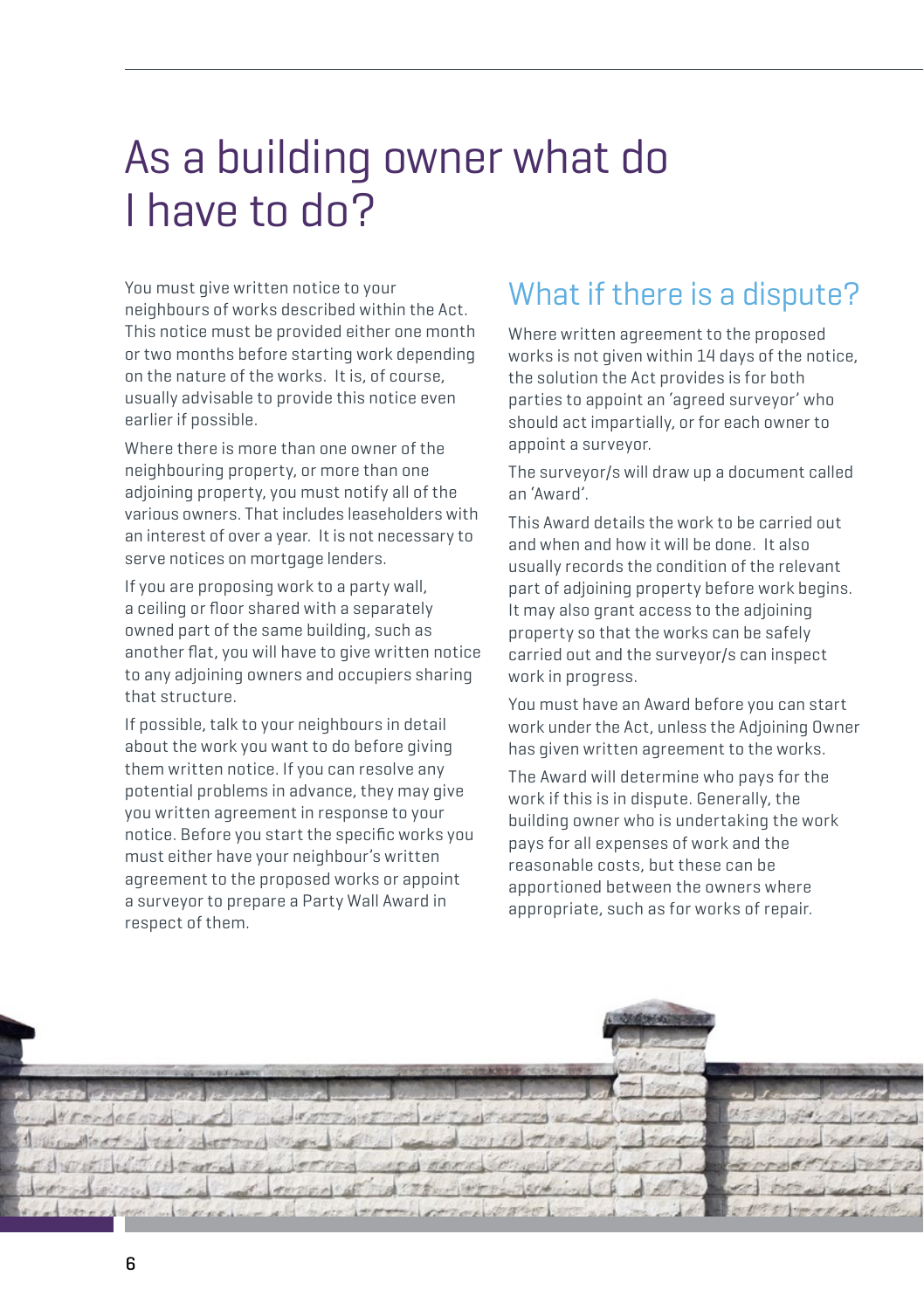## Choosing surveyors and who pays

The Act does not define who may act as a surveyor, and there are many neonle offering their services as party wall surveyors who have little relevant experience or adequate qualifications.

The RICS recommends that only chartered surveyors using the designation MRICS or FRICS are chosen as appointed surveyors under the Party Wall Act. Chartered surveyors are required to keep up to date with continuing professional development, to provide and maintain adequate professional indemnity insurance, and to be suitably experienced and knowledgeable for the tasks they undertake. A chartered surveyor should be able to confirm if they are suitably qualified and experienced in the administration of the Act or if not may be able to suggest a fellow surveyor who is. All RICS regulated firms are also required to operate a complaints handling procedure and adhere to the RICS Rules of Conduct, and other standards that may not be applicable to other non-chartered surveyors and unregulated firms.

The fees of the surveyors and any additional advisors will normally fall on the building owner serving the notice, However, where the costs are to be apportioned between the owners the costs of making an award may be apportioned accordingly. For instance, if a party wall (shared wall) is in a state of disrepair the owner serving the notice may require part of the costs to be met by the neighbour where the cause of the defect and use of the wall is shared. A Chartered Surveyor will be able to advise on the correct apportionment of such costs.

An adjoining owner may also be exposed to costs if, for instance, they act unreasonably by making excessive demands on either of the surveyors or if they cause additional and unnecessary time to be spent, e.g. by demanding that surveyors make abortive or pointless visits.

Once a surveyor is appointed that appointment cannot be rescinded, however a surveyor may deem themselves as incapable of or unwilling to act. If an appointed surveyor dies or deems themselves incapable or unwilling a new surveyor can be appointed.

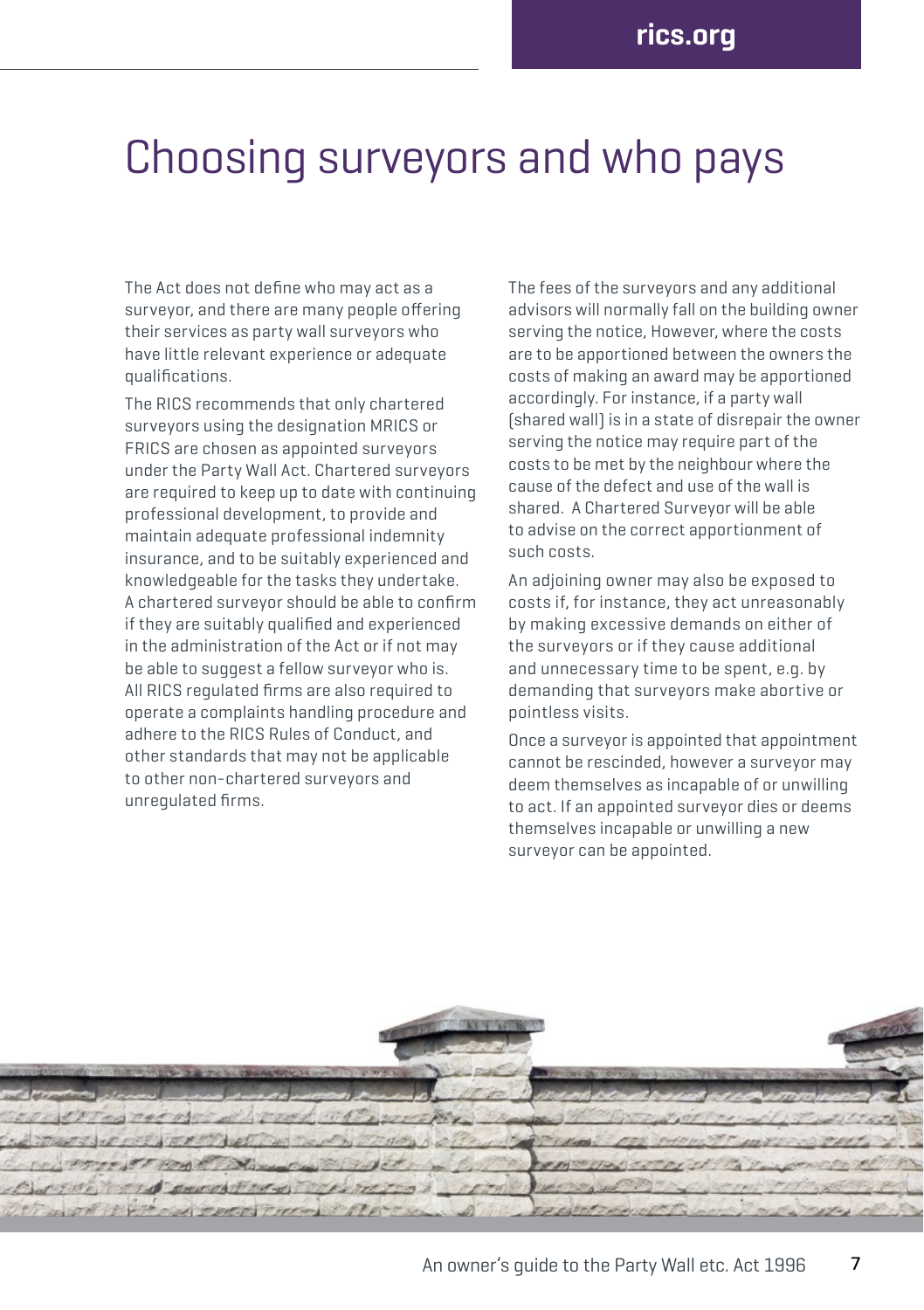## The award

The appointed surveyors or surveyor if agreed will issue an award to both parties. The surveyors will have given consideration to the reasonableness of the works and whether they are permitted by the legislation and will take into consideration how the work will be done and the methods of construction. This award will detail the obligations of the parties including the payment of costs and is binding unless it is appealed to the County Court or it is outside the jurisdiction of the surveyors. An appeal against an award must be made within 14 days of service.

**Note:** this guidance is a simplified outline of the application of the Party Wall etc. Act 1996 and is a broad guide to the procedure. Further guidance is available at: **www.gov.uk/government/publications/ party-wall-act-1996-guidance** 

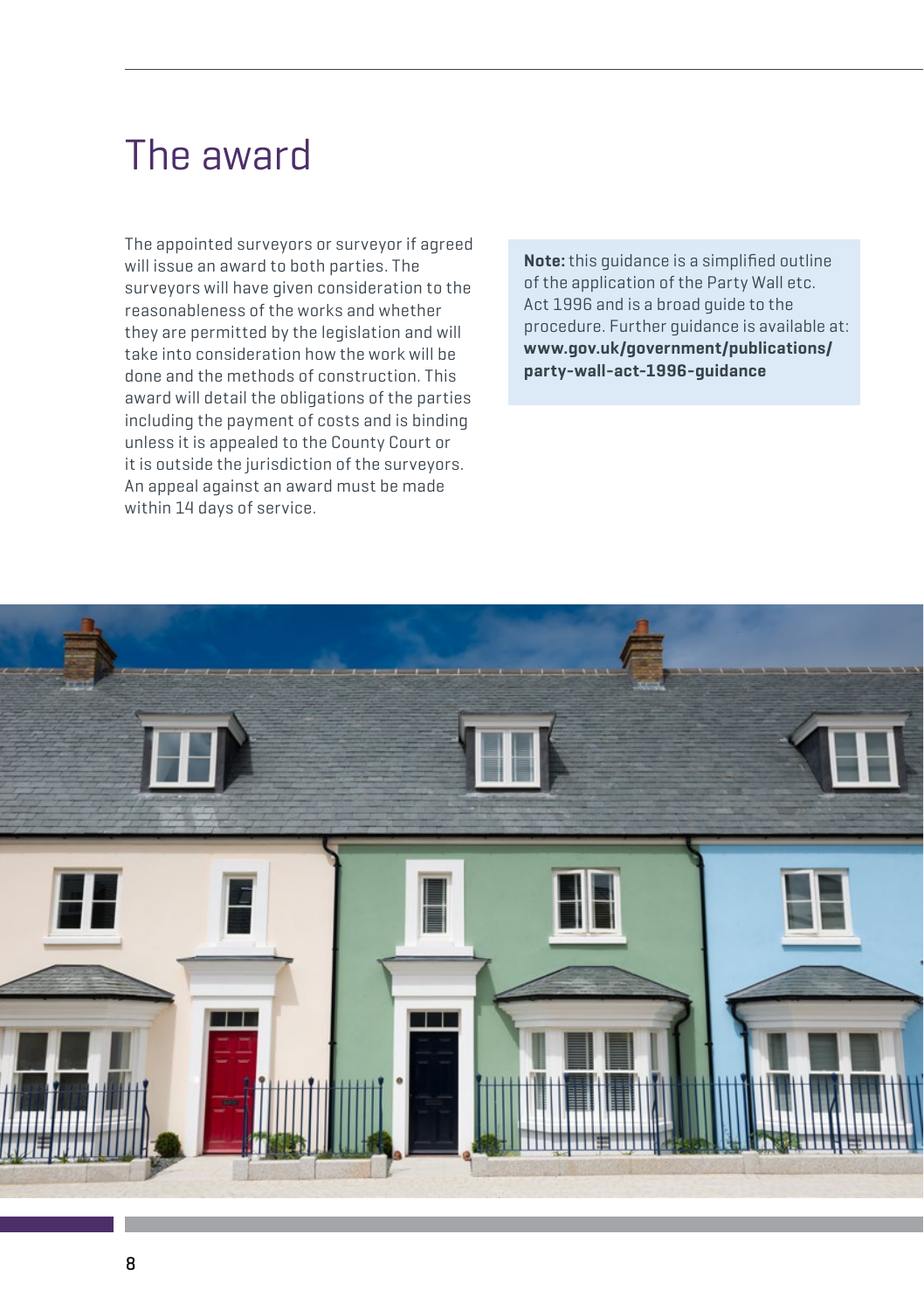# Free RICS guides

RICS has a range of free guides available for the property issues listed here.

#### Development issues

Compulsory purchase Home extensions

#### Home hazards

Dilapidations Flooding Japanese knotweed Subsidence

#### Neighbour issues

Boundary disputes Party walls Right to light

#### Residential

Buying a home Buying and selling art and antiques at auction Home surveys Letting a property Property auctions Renting a property Selling a home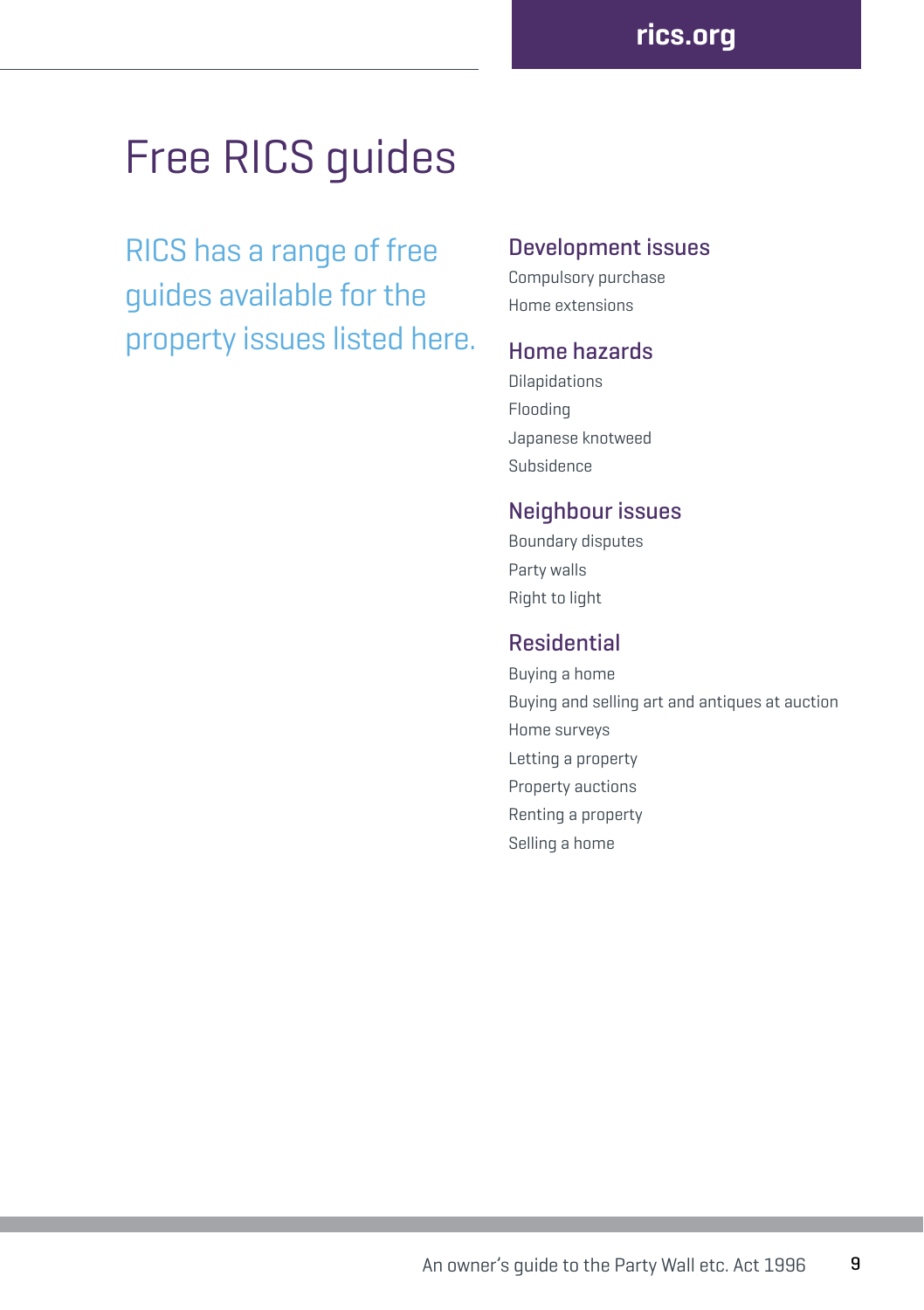## Further information

We hope this guide is useful to you. If you'd like to know more about party walls, or how RICS can help, please contact us.

#### Visit our website

#### **[rics.org/consumerguides](http://rics.org/consumerguides)**

alternatively email

**[contactrics@rics.org](mailto:contactrics%40rics.org?subject=)** or call the RICS Contact Centre **02476 868 555**

#### Consumer advice

RICS offers telephone helplines giving you 30 minutes of free advice on:

- **•** Boundary disputes
- **•** Party walls
- **•** Compulsory purchase.

Just call **02476 868 555** and you will be put in touch with an RICS member local to you, willing to provide a free 30 minute initial consultation. Lines are open

**0830 –1730 (GMT), Monday to Friday**.

# Find a Surveyor

Contact us if you want to find independent, impartial advice from a qualified professional with good local knowledge.

Look out for firms that are 'Regulated by RICS'. Estate agents and surveying firms that are regulated by RICS are easy to spot as they use 'Regulated by RICS' on their stationery and promotional material.

To find an RICS firm in your area visit **[www.ricsfirms.com](http://ricsfirms.com)** alternatively email

**[contactrics@rics.org](mailto:contactrics%40rics.org?subject=)** or call the RICS Contact Centre **02476 868 555**